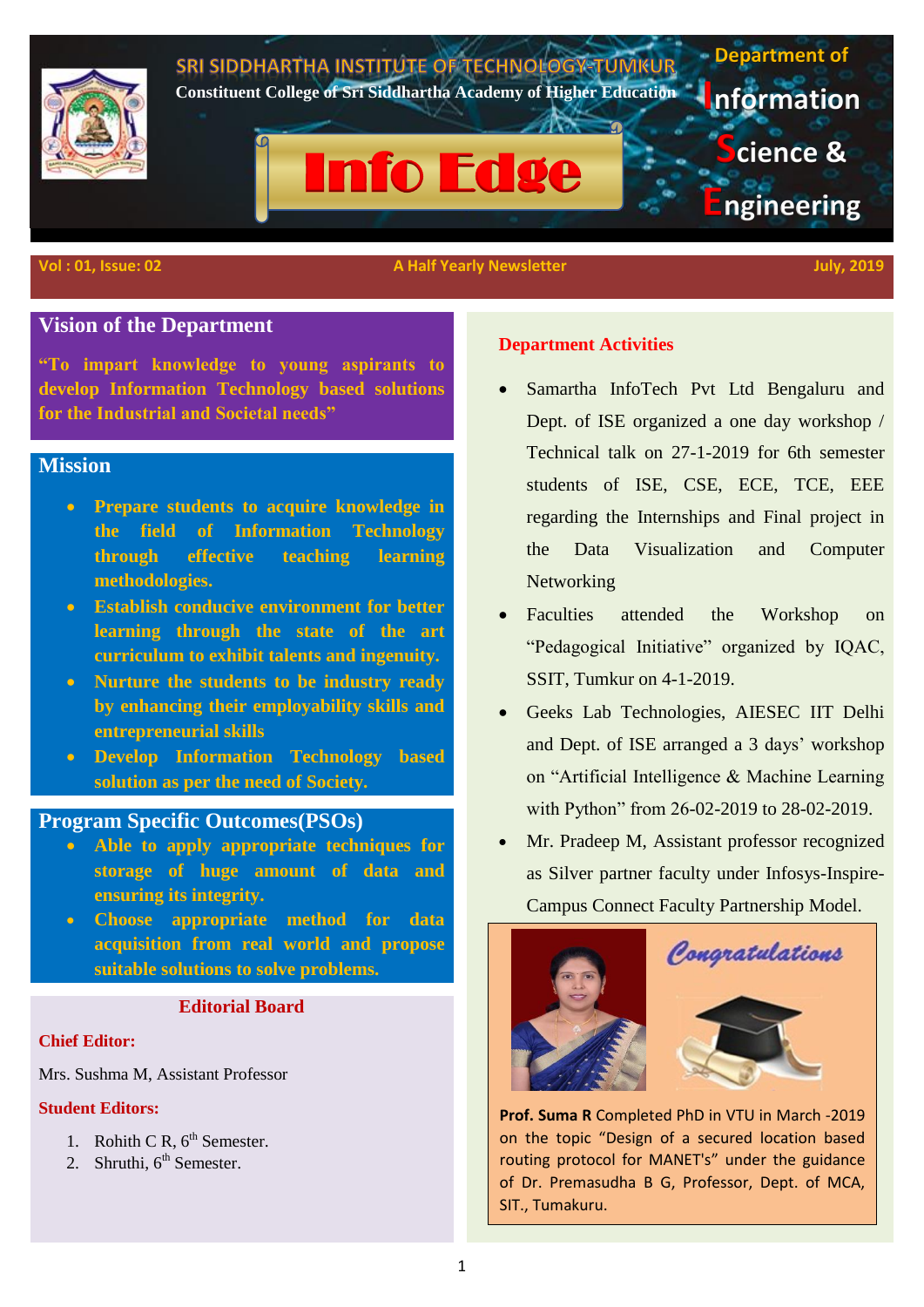# **Quantum Computing: Future Computing**

Quantum theory is well known theory of physics in which characteristics and behavior of energy and matter of quantum that is of atomic and subatomic particles are discussed. In this connection Quantum computing deals with the developing Computer Technology (CT). In practical sense the computing capability is found to be greater than that from the abacus of today's modern supercomputer. Its performance gains in the billion-fold area and beyond. The quantum computer obeys the definite laws of quantum physics, would give remarkable benefits in processing power and capability, it also gives to perform tasks using all possible permutations simultaneously.

The system of computer development shows that its working capability and computing ability, the smaller computers give more powerful it has more ability in number-crunching than the big size of the computers. It is known that difference between the today's cellophane and room-sized computer in 50 years ago.

Instead of delightful advances, there are still plenty of complex problems that are found for world's most powerful computers and hence there is no guarantee for solving the critical problems. However, entering in to the area of atoms opens up powerful new possibilities in the field of quantum computing with processors speed could work millions of time faster than one we use today. However, the trouble is that quantum computing is more complex than traditional computing wherein quantum physics laws no longer apply.

Quantum Computing is a new and vibrant field interrelated with mathematics and union of computer

science and physics. It utilizes the quantum mechanics to improve the efficiency and capability of computation for complex problem. It is better to conclude that the quantum theory is very useful to develop a quantum computer in future. The Idea of the computing is found to be invariant and uncertain but definite restores on the computational methods so that quantum dot will become a strong base and in applied manner.

At present, quantum computers and quantum technology remain in its revolutionary stage. In true sense the quantum computers are generally superior to conventional one. The difficulty arises of actually building them. Research and innovative steps in this field pointed out that the said problem will be resolved and solved by means of improving concern technology in time. Thus, Quantum computation has its origins in highly specialized fields of theoretical physics which indeed will affect in future, then only true outcome effect will be seen in the form of quantum computers.

### **Karthik M P** Student, 6th Semester, ISE

# **Cobot: Collaborative robot**

A collaborative robot, also known as a cobot, is a robot that is capable of learning multiple tasks so it can assist human beings. In contrast, autonomous robots are hard-coded to repeatedly perform one task, work independently and remain stationary.

Today, advances in mobile technology, machine vision, cognitive computing and touch technology (including collision avoidance) are making it possible for small, lower-power robots to be aware of their surroundings and perform multiple types of tasks safely in close proximity to human workers.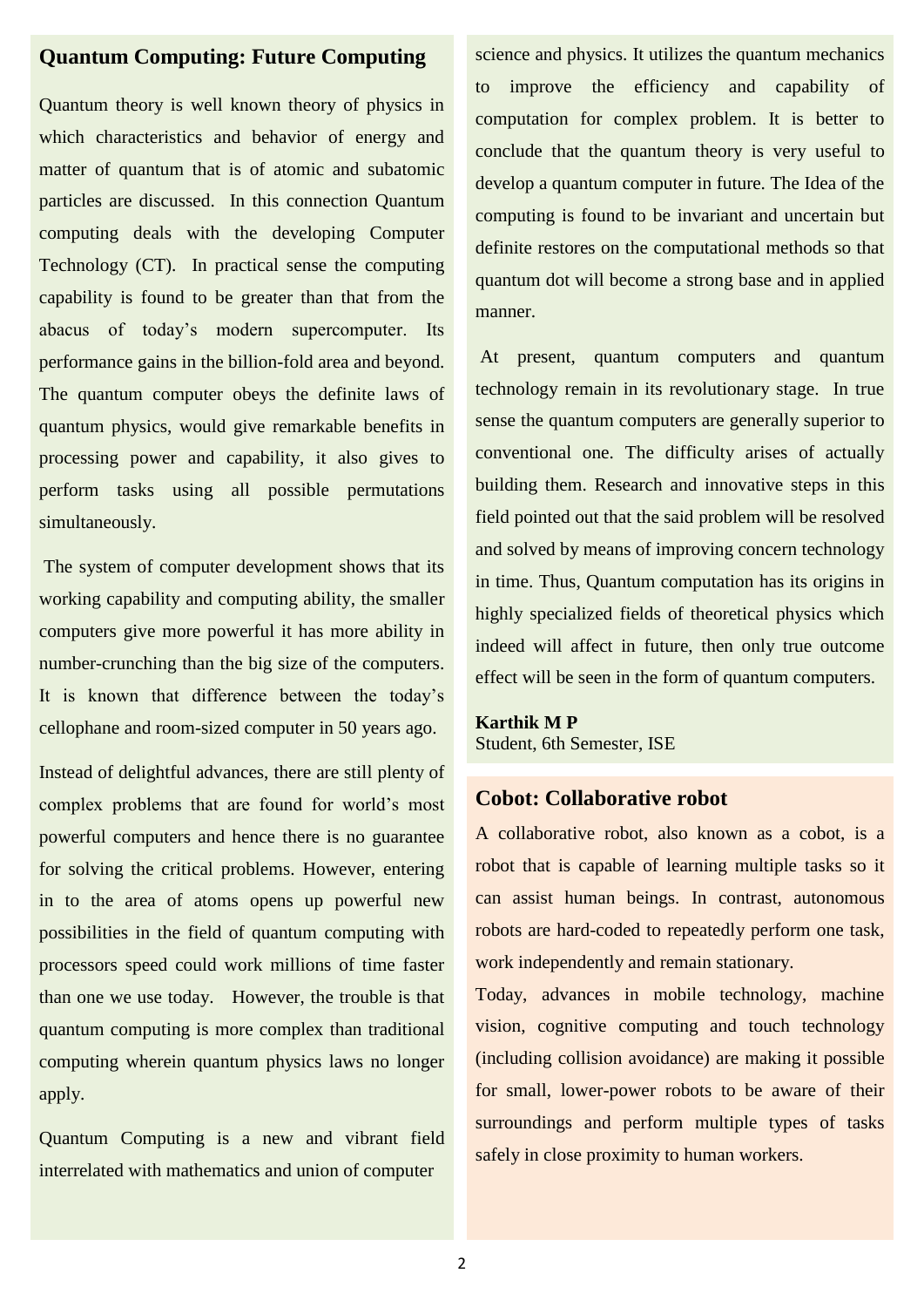Majority of industrial robots are still autonomous. They are expensive, large and reside behind barriers for safety reasons. Although industrial robots have played an important role in the automotive industry and its suppliers, their high cost, large size, weight and complex programming requirements have limited their use in other vertical industries. Another barrier to adoption is the cultural fear of robots dominating the workplace and replacing human employees.

Cobots are purposely designed to address this fear. A collaborative robot is not intended to augment the human worker's capabilities, not take the place of a human worker. In many cases, the cobot takes the form of an arm, providing the worker with an extra set of hands.

Today, collaborative robots are currently used in several vertical industries, including manufacturing, supply chain management and healthcare. They generally have lower power requirements than their large, autonomous counterparts, are often mobile and use collision detection to prevent injury to their human colleagues and other cobots. Popular collaborative robot manufacturers include Universal Robots, KUKA, Rethink Robotics and Franka.

Cobots are robots designed for direct interaction between human and robot, inside a shared space. Businesses need to look for ways to improve productivity, and cobots are a great way to cope with these challenges. In several firms, the use of cobots is on the rise and their use is encouraged to stay safe during the pandemic, as some businesses were severely affected due to the social-distancing orders. The collaborative robot market is experiencing an exponential growth since Cobots are additional support to the human worker. Growing demand for

cobots with high payload capacity is expected to create extensive investment opportunities. Collaborative robots are used in a wide range of applications, both within factories and outside them. Many collaborative robots are readily available to use at a moderate price range additionally; edge computing breakthroughs have streamlined the design of collaborative robots.

In recent years, technological and artificial intelligent automation and sensor developments have increased their meaning and impact. Innovations in machine vision, mobile technology, touch technology, cognitive function, and collision avoidance, make it possible for small, low-power robots in immediate contact with people to be aware of their environments and carry out multiple tasks safely.

The demand for cobots is high and rising, even with the impact of the pandemic. Inevitably, there was a short-term lag, but that is already turning around. When growing, businesses must search for ways to increase their efficiency, cobots are a perfect way to address these challenges. The use of cobots in several firms is on the rise and encouraged for the near future to stay safe during the pandemic.

Breakthroughs in edge computing have added flexibility and streamlined the design of collaborative robots. Integration costs to install them have been reduced, and little or no programming is required to set them up. An increase in flexibility opens up the possibility to automate a large number of new tasks and applications by collaborative robots. Those few who excel throughout this competitive industry are awaited for profitable ventures as the collaborative robot market has rapidly risen.

**Mrs. Vani B V** Assistant Professor, Dept of ISE.